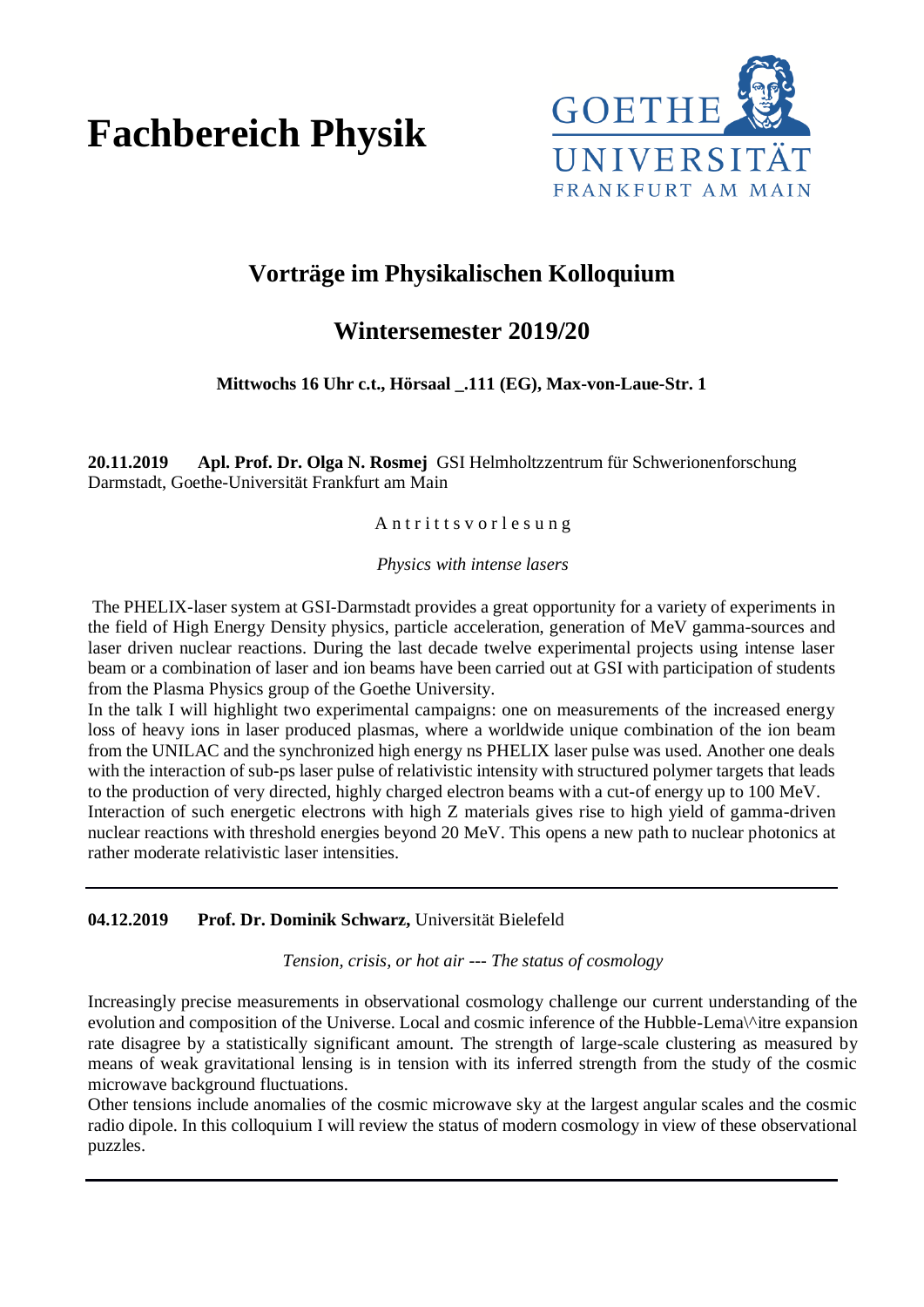#### **11.12.2019 Prof. Dr. Achim Wixforth,** Universität Augsburg

#### *The perfect wave*

Many materials provide quite remarkable features in terms of their mechanical, electronic, magnetic or optical properties. Semiconductor structures and layered systems thereof for example have revolutionized our daily life over the last few decades. Morover, if reduced to the nanometer scale, a wealth of novel properties and physical effects emerged that are partially already exploited technologically. However, some other materials have their own particular specialities that cannot be accomplished by semiconductors alone. By the deliberate realization of hybrid nanostructures consisting of semiconductors and piezoelectric oxides, or soft matter materials like supported membranes and elastomers we are able to create functional nanosystems that aim towards 'the best of both worlds' in such hybrids.

In my talk, I will present a few examples for functional hybrid nanosystems for photonic, electronic and even medical/biological applications. By letting Surface Acoustic Waves interact with these hybrids, novel tunable functionalities can be created that are only possible by combining very different material classes.

**18.12.2019 Dr. Frank Nerling,** Goethe-Universität Frankfurt am Main, GSI Helmholtzzentrum für Schwerionenforschung Darmstadt

Antritts vor lesung

#### *Tetraquarks -- Do they matter*

The recently discovered XYZ states in the charmonium region are discussed to be exotic states. The subject of hadron spectroscopy and QCD bound states is introduced. A selection of relevant results obtained by the BESIII experiment are presented. Moreover, unique possibilities of the upcoming PANDA experiment to contribute to solve the XYZ puzzle are discussed.

**05.02.2020 Prof. Dr. Aleksi Kurkela,** CERN Theoretical Physics Department

#### *QCD in the cores of neutron stars*

Neutron stars are the densest astrophysical objects in the universe. The cores of neutron stars reach densities that are as high as those realized in ultrarelativistic heavy-ion collisions where ordinary nuclear matter melts into a new phase of matter: quark matter. This naturally raises the question: does quark matter also exist inside neutron stars? In my talk, I describe how recent advancements in the theory of superdense matter and in observations of neutron stars - such as the LIGO/Virgo detection of gravitational waves arising from merger of two neutron stars - can inform us about what lies in the centers of neutron stars.

#### **12.02.2020 Dr. Thorsten Vehoff,** Heraeus Noblelight GmbH

*Als promovierter Physiker in der Industrie*

Im Vortrag werde ich über eine Industriekarriere als Alternative zu einem Werdegang an der Universität sprechen. Dabei geht es zum einen um die Bewerbung und die eigene Positionierung für den weiteren Aufstieg. Zum anderen um eine Reihe an möglichen Arbeitsfeldern von der Computersimulation (Molekulardynamik, Finite